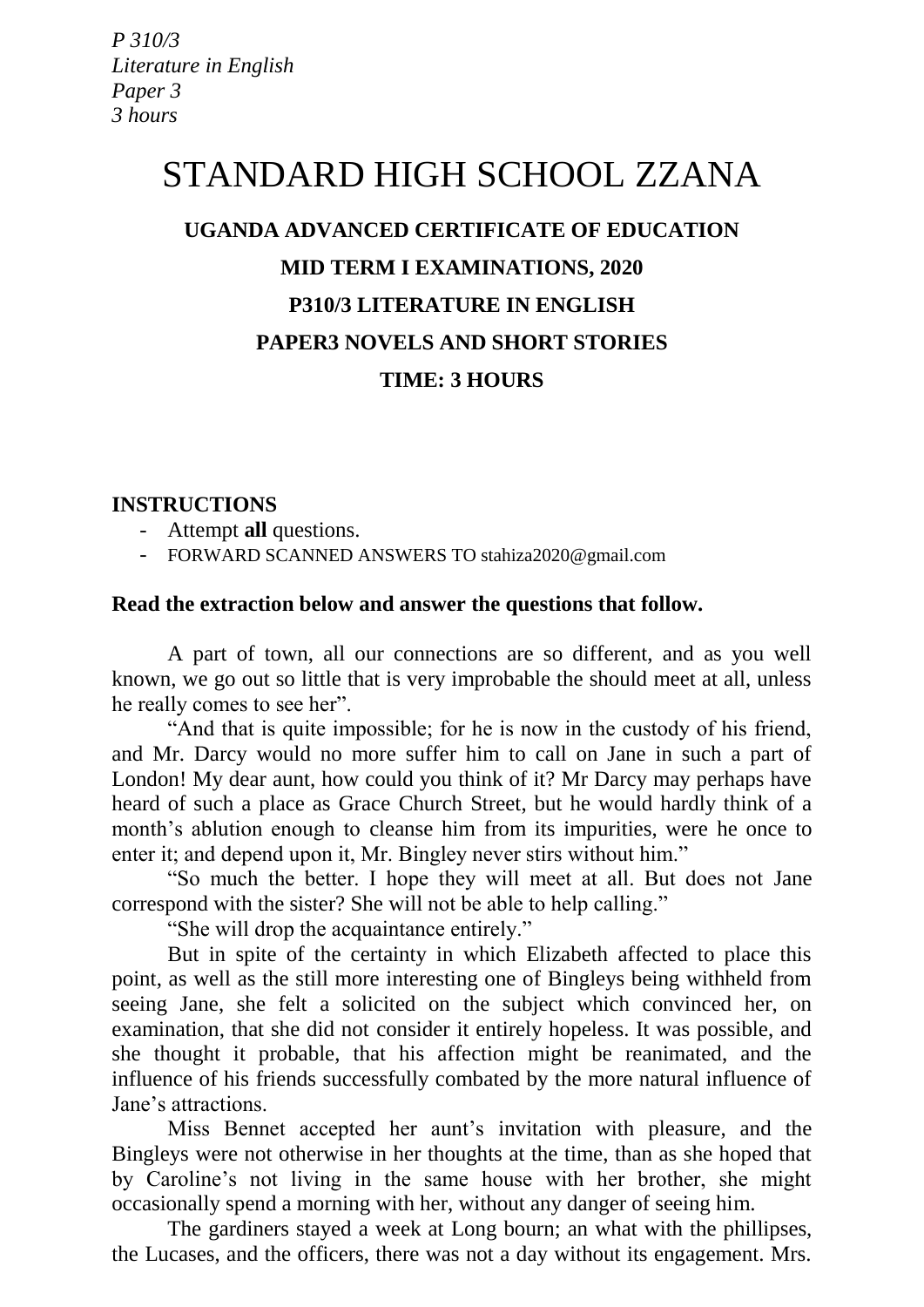Bennet had so carefully provided for the entertainment for her brother and sister that they did not once sit sown to a family dinner. When the engagement was for home, some of the officers always made part of it, of which officers Mr. Wickham was sure to be one; and on these occasions, Mrs. Gardiner, rendered suspicious by Elizabeth's warm commendation of him, narrowly observed them both. Without supposing them, from what she saw, to be very seriously in love, their preference of each other was plain enough to make her a little uneasy; and she resolved to speak to Elizabeth on the subject before she left Hertfordshire, and represent to her the imprudence of encouraging such an attachment.

To Mrs. Gardiner, Wickham had one means of affording pleasure, unconnected with his general powers. About ten or a dozen years ago, before her marriage, she has spent a considerable time in that very part of Derbshire to which he belonged. They had, therefore, many acquaintances in common; and though Wickham had been little there since the death of Darcy's father five years before, it was yet in his power to give her fresher intelligence of her former friends than she had been in the way od procuring.

Mrs. Gardiner had seen Pemberley, and known the late Mr. Darcy by character perfectly well. Here consequently was an in-exhaustible subject of discourse. In comparing her collection of Pemberley with the minute's description which Wickham could give, and bestowing her tribute of praise on the character of its late possessor, she was delighting both him and herself. On being made acquainted with the present Mr. Darcy's treatment of him, she tried to remember something of hat gentlman's reputed disposition when quite a lad which might agree with it, and was confident at last that she recollected having heard Mr. Fitzwilliam Darcy formerly spoken of as a very proud, ill-natured boy.

### **Questions**

| a) What events have led of this extract?                    | (08 marks) |
|-------------------------------------------------------------|------------|
| b) Discuss the themes presented in the extract.             | (10 marks) |
| c) Describe characterization is used in the passage.        | (08 marks) |
| d) How significant is the extract to the rest of the novel? | (08 marks) |
|                                                             |            |